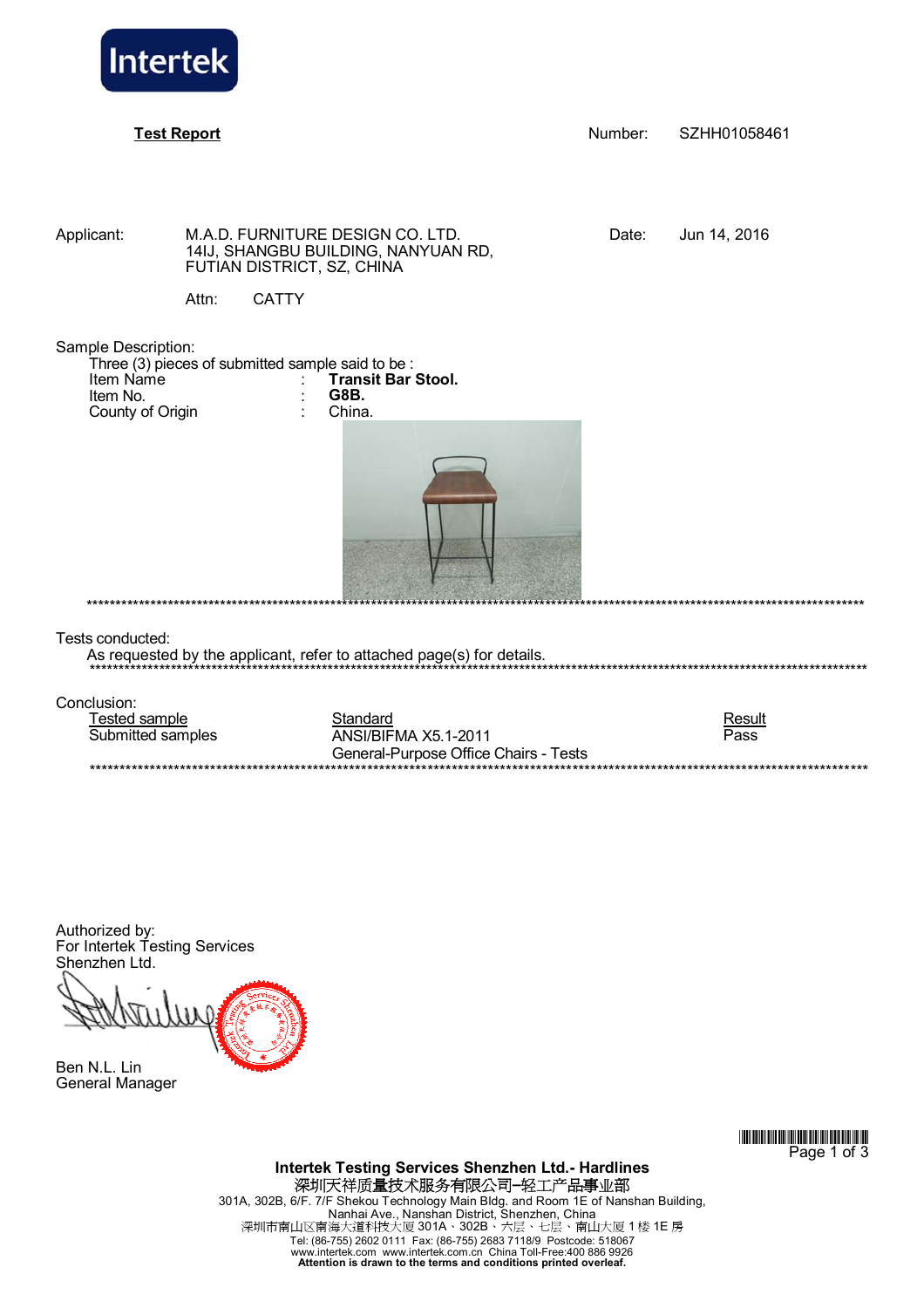

Tests Conducted

**Test Report** Number: SZHH01058461

## 1 Office Chairs Tests

Test standard : ANSI/BIFMA X5.1-2011 – General-Purpose Office Chairs – Tests.

Number of sample tested: Three (3) pieces.

Initial inspection : No damage was found.

Executive summary:

| <b>Clause</b>  | <b>Test items</b>                                            | <b>Result</b>  |
|----------------|--------------------------------------------------------------|----------------|
| 1              | Scope                                                        |                |
| $\overline{2}$ | <b>Definitions</b>                                           |                |
| 3              | General                                                      |                |
| 4              | <b>Types of Chairs</b>                                       | See remark     |
| 5              | Back Strength Test-Static - Type I                           | NA             |
| 6              | Back Strength Test-Static - Type II & III                    | <b>NA</b>      |
| $\overline{7}$ | <b>Base Test-Static</b>                                      | <b>NA</b>      |
| 8              | Drop Test-Dynamic                                            | P              |
| 9              | Swivel Test - Cyclic                                         | <b>NA</b>      |
| 10             | Tilt Mechanism Test - Cyclic                                 | <b>NA</b>      |
| 11             | <b>Seating Durability Tests - Cyclic</b>                     | P              |
| 12             | Stability Tests - Rear stability - Type I                    | <b>NA</b>      |
|                | Stability Tests - Rear stability - Type II & III             | <b>NA</b>      |
|                | <b>Stability Tests - Front stability</b>                     | $\overline{P}$ |
| 13             | Arm Strength Test - Vertical - Static                        | <b>NA</b>      |
| 14             | Arm Strength Test - Horizontal - Static                      | <b>NA</b>      |
| 15             | Back Durability Test - Cyclic - Type I                       | <b>NA</b>      |
| 16             | Back Durability Test - Cyclic - Type II and Type III         | <b>NA</b>      |
| 17             | Caster/Chair Base Durability Test-Cyclic                     | <b>NA</b>      |
| 18             | Leg Strength Test - Front and Side Application               | P              |
| 19             | Footrest Static Load Test - Vertical                         | $\mathsf{P}$   |
| 20             | Footrest Durability Test - Vertical - Cyclic                 | P              |
| 21             | Arm Durability Test - Cyclic                                 | <b>NA</b>      |
| 22             | Out Stop Test for Chairs with Manually Adjustable Seat Depth | <b>NA</b>      |
| 23             | <b>Tablet Arm Static Load Test</b>                           | <b>NA</b>      |
| 24             | Tablet Arm Load Ease Test - Cyclic                           | <b>NA</b>      |

Abbreviation:  $P = Pass$ ;  $NA = Not applicable$ 

<u>\*ZHI 1058461\*1058461\*1058461\*1058461\*1058461\*1058461\*1058461\*1058461\*1058461\*1058461</u> Page 2 of 3

\*\*\*\*\*\*\*\*\*\*\*\*\*\*\*\*\*\*\*\*\*\*\*\*\*\*\*\*\*\*\*\*\*\*\*\*\*\*\*\*\*\*\*\*\*\*\*\*\*\*\*\*\*\*\*\*\*\*\*\*\*\*\*\*\*\*\*\*\*\*\*\*\*\*\*\*\*\*\*\*\*\*\*\*\*\*\*\*\*\*\*\*\*\*\*\*\*\*\*\*\*\*\*\*\*\*\*\*\*\*\*\*\*\*\*\*\*\*\*\*\*\*\*\*\*\*\*\*\*\*\*\*

**Intertek Testing Services Shenzhen Ltd.- Hardlines**  深圳天祥质量技术服务有限公司**–**轻工产品事业部 301A, 302B, 6/F. 7/F Shekou Technology Main Bldg. and Room 1E of Nanshan Building, Nanhai Ave., Nanshan District, Shenzhen, China 深圳市南山区南海大道科技大厦 301A、302B、六层、七层、南山大厦 1 楼 1E 房 Tel: (86-755) 2602 0111 Fax: (86-755) 2683 7118/9 Postcode: 518067 www.intertek.com www.intertek.com.cn China Toll-Free:400 886 9926 **Attention is drawn to the terms and conditions printed overleaf.**